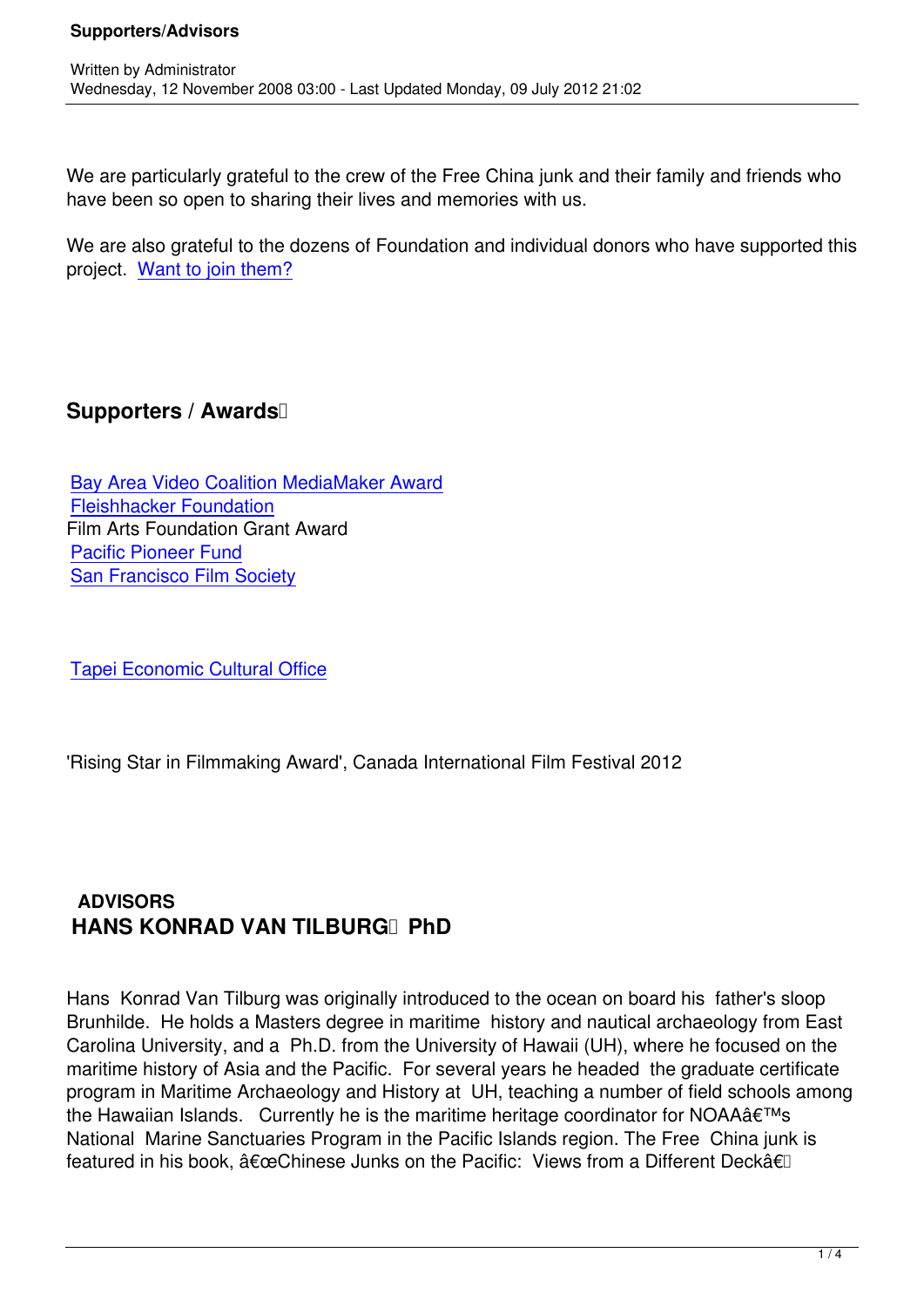(University Press of Florida, 2007).

## **KEILA DIEHL PhD**

Keila Diehl is currently a lecturer in Cultural Anthropology and Religious Studies at Stanford University. She has a Ph.D. in Anthropology/Ethnomusicology from the University of Texas at Austin and is the author of Echoes From Dharamsala (University of California Press, 2002), a book based on her fieldwork with Tibetan refugees in northern India.

CHINESE HISTORICAL SOCIETY OF AMERICA (CHSA)

In 1963 Chinese American community scholars, businessmen, and other concerned community members founded the national nonprofit CHSA in order to address the lack of institutional support for work to research, preserve, and interpret the history of Chinese Americans and the Chinese heritage of the United States. Growing from its beginnings as a small historical society, the CHSA now operates a Museum and Learning Center in San Francisco Chinatown, maintains archival and museum object collections gathered over the past 43 years, and since 1987 has published an annual journal that is a standard reference work for U.S. historical research. CHSA employs a professional staff and continues to reach out to ever wider audiences through new programs, including bringing living history characters to schools and other public audiences.

CONNIE YOUNG YU (CHSA Board member)

Historian Connie Young Yu's works include Chinatown, San Jose, USA (San Jose: History San Jose, Third Edition, 2001), Profiles in Excellence: Peninsula Chinese Americans (Palo Alto: Stanford Area Chinese Club, 1986), as well as numerous historical articles for scholarly and popular publications, including the journal Amerasia, and she is currently writing the discussant's chapter for a special volume on archaeology of Chinatown sites for the Society of Historical Archaeology's academic journal. Connie Young Yu has been part of developing interpretative exhibits for the History San Jose park's reconstructed Ng Shing Gung temple, built and maintained by the Chinese Historical and Cultural Project (CHCP.org). She was also involved in the preservation of the Angel Island Immigration Station detention barracks, where from 1910 to 1941 people of Chinese descent detained through the bureaucracy of the Chinese Exclusion laws layered poetry of protest and lamentation on the walls. A third generation Californian, her maternal great-grandfather worked on the Transcontinental Railroad, and her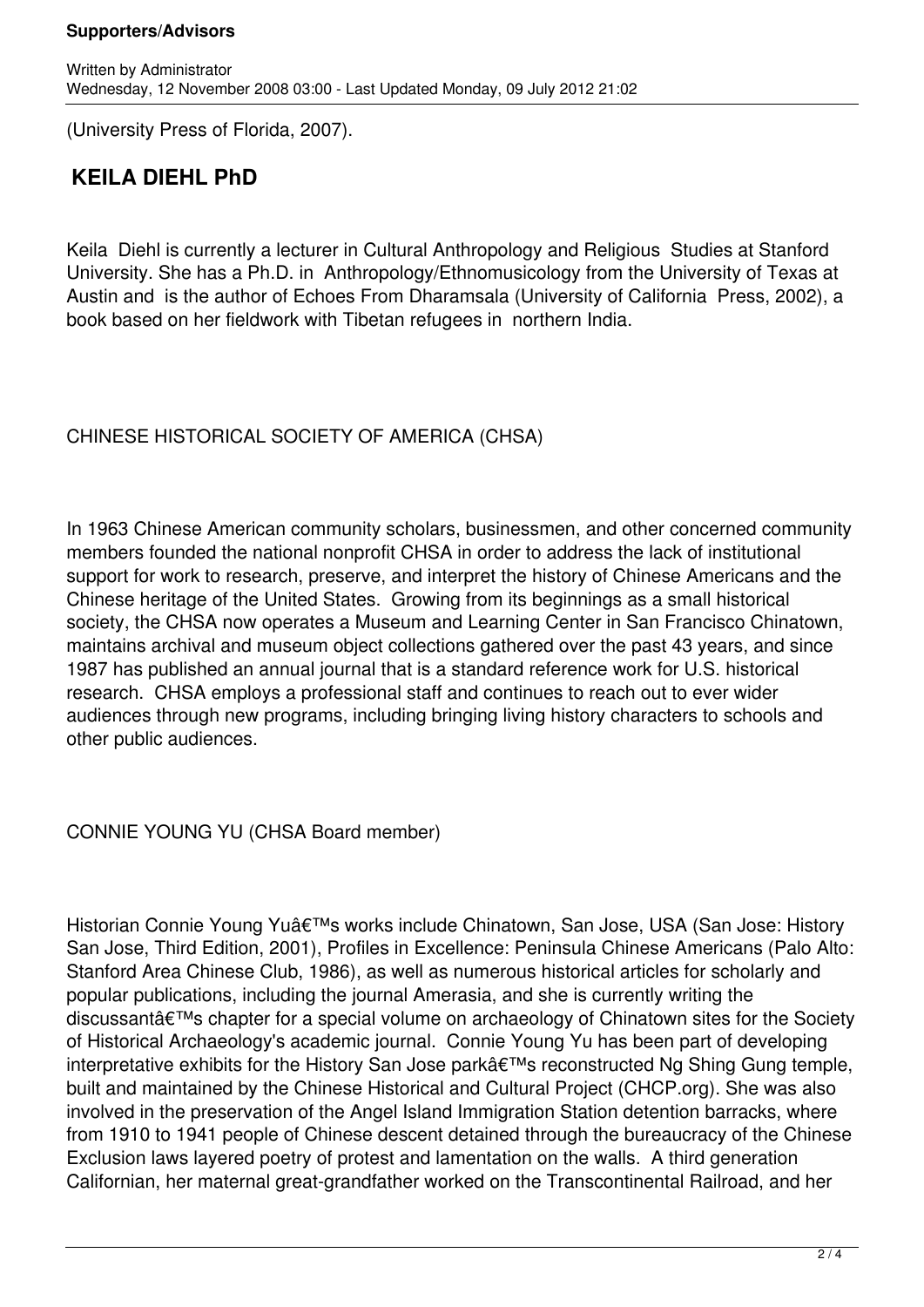## **Supporters/Advisors**

paternal grandfather came to San Jose's Chinatown as a child in 1881. Her grandparents experienced the trials of the 1906 San Francisco earthquake, fire, and subsequent struggle for equitable treatment of Chinese San Franciscans. And her father would go on to serve as Vice President of the Chinese Chamber of Commerce when they gave a welcoming banquet for the shipmates of the Free China. She remembers the excitement of the wooden junk's arrival in San Francisco.

Current supporters for sequel film "The Return of The Free China Junk" (in production)

Taipei Economic & Cultural Office - New Zealand

Rainbow Holidays



Level 3, 242 Queen St, Auckland PO Box 6417 Wellesley St

Auckland, New Zealand

Phone: 64 - 9 - 377 1063 Fax: 64 - 9 - 377 1066